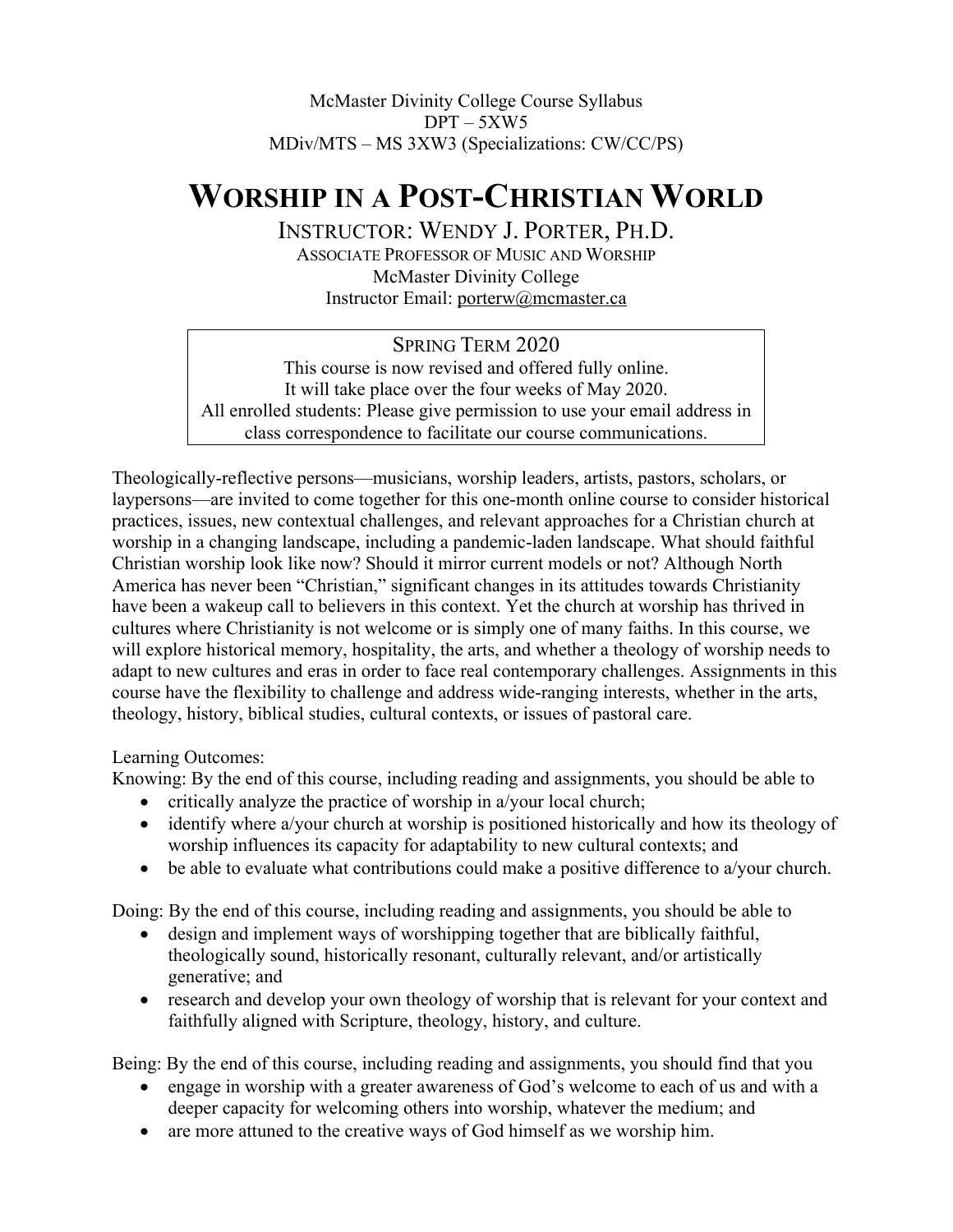## **Week 1 - Monday, May 4**

"The Wisdom of Historical Memory for Our Worship"

Read: Porter, "Historical Journey of Theological Reflection on Christian Worship."

Post an "Intro Video" (1-2 minutes) on the Intro Videos Padlet

Weekly Collaborative Padlet 1: "The Wisdom of Historical Memory for P-C\* Worship"

Notes: Weekly course material is available through Avenue to Learn. Weekly padlets are available to enrolled students through a distributed link. \*"P-C" may be adapted to your context: post/pre/anti-Christian, Covid-19, etc.

#### **Week 2 – Monday, May 11**

"Movements of Hospitality in Worship"

Read: Kreider and Kreider, *Worship and Mission*.

Weekly Collaborative Padlet 2: "Movements of Hospitality in P-C Worship"

#### **Week 3 – Monday, May 18**

"What Does a Theology of Worship Look Like Now?"

Read: Your choice of Theology of Worship book/articles. The instructor may also post material to read.

> Weekly Collaborative Padlet 3: "Leading Worship in a P-C World"

## **Week 4 – Monday, May 25**

"The Arts and Worship"

Read: Your choice of Arts and Worship book/articles. The instructor may also post material to read.

> Weekly Collaborative Padlet 4: "The Arts and P-C Worship"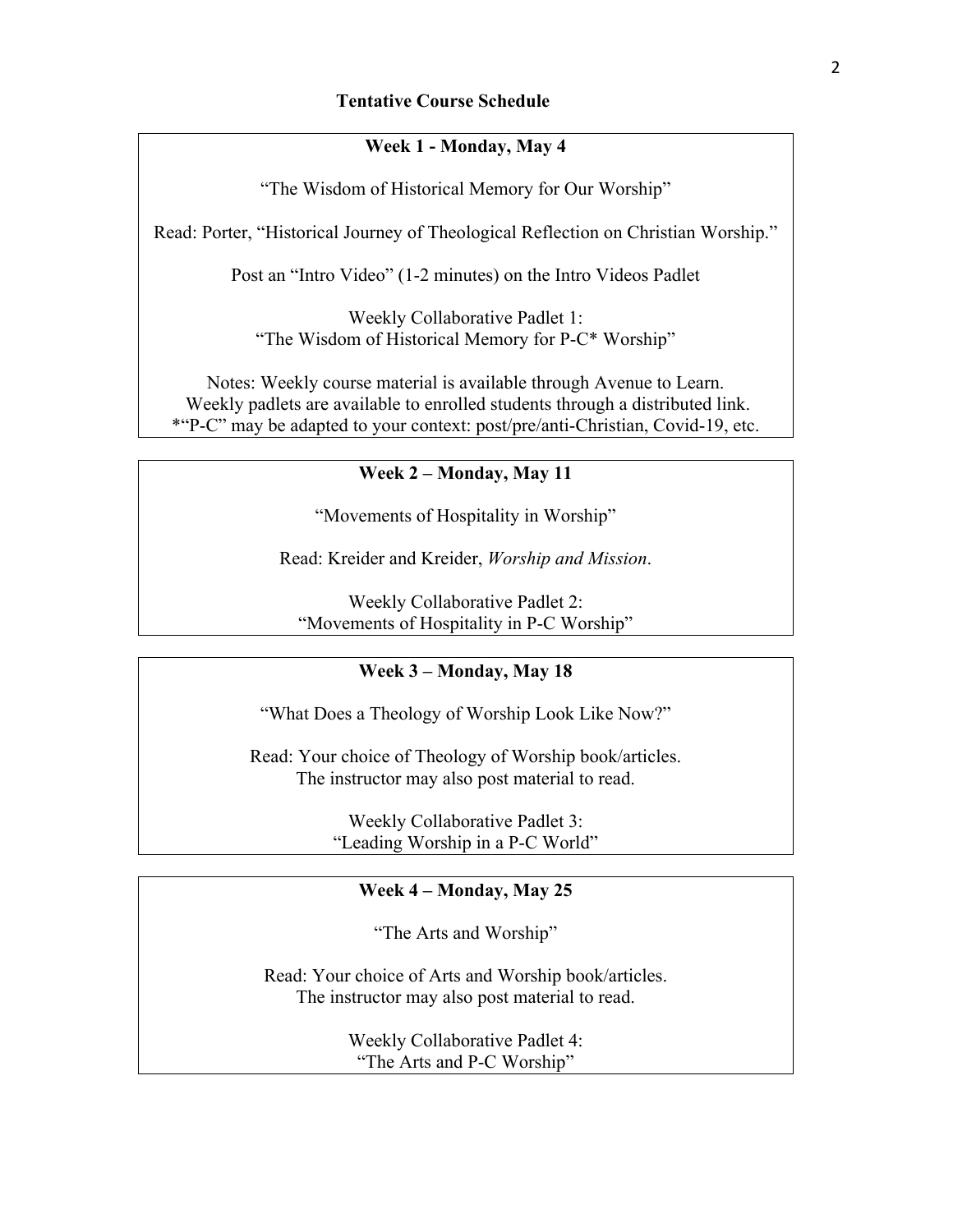#### **Three Assignments**

Note: *Consider taking a thoughtful risk in at least one assignment. This does not guarantee a high mark, but almost always results in valuable learning and deeply-engaging assignments.*

**1. Three Voices. Paper or Project.** Bring together three unlikely voices in a paper or project that explores worship challenges and opportunities for the twenty-first century (from cultural, philosophical, theological, historical, artistic, pastoral, or other perspectives). **Papers**: DPT word count: **4000**. MTS/MDiv word count: **2000**.

**Projects** must be chosen in consultation with the instructor. Include a 700–1000-word reflection on the completed project and what you learned in the process of creating it.

**Note:** If possible, do this assignment in advance of the course and submit it on the first day. This will prepare you to contribute uniquely to our class—and take pressure off the final assignment. DPT Students: Consider this assignment in light of your practice.

MDiv/MTS students: Align a major assignment with your specialization. Include a paragraph that indicates how this assignment contributes to it.

## **Marks: 25%**

**Due: If possible: Monday, May 4. Latest date: Monday, May 18**, by midnight.

**2. Collaborative Weekly Padlets.** Each week there will be a collaborative Padlet (collageformat) for contributions (written text and any relevant media) and responses that will correspond with the material for that week. Once you have enrolled in the course, you are welcome to ask for the URL that will give you access to a test padlet to work on. The designation of "P-C" can be adapted to your context: post/pre/anti-Christian, Covid-19, etc.

**POST 1–3** of your own items per week, plus **RESPOND to at least 4** other posts per week.

Week 1 Collaborative Padlet: The Wisdom of Historical Memory for P-C Worship

Week 2 Collaborative Padlet: Movements of Hospitality in P-C Worship.

Week 3 Collaborative Padlet: Leading Worship in a P-C World.

Week 4 Collaborative Padlet: The Arts and P-C Worship.

Submit a final reflection on something you learned through this process (750–1000 words). **Marks: 40%**

**Due: Posts** due weekly by Wednesday 5:00 p.m. **Responses** due weekly by Friday 5:00 p.m. **Final Padlet** finishes on Friday, May 29. **Final Reflection** due by Friday, June 5, 5:00 p.m.

**3. Nimble Theology of Worship. Paper or Project.** Develop a thoughtful theology of worship—whether comprehensive or with a special focus—that is nimble enough to adapt to a culture that has no (or limited) frame of reference for Christian worship. Your theology of worship must be biblically faithful and theologically sound but should have an adaptive flexibility that does not require faithful worship to look exactly like your church's tradition or format. Choose either a formal paper or a project. Use your selected theology of worship book/articles as a frame of reference, but also interact with Kreider and Kreider, *Worship and Mission*.

**Papers**: DPT word count: **6000**. MTS/MDiv word count: **4000**.

**Projects** must be chosen in consultation with the instructor. Projects include a 700–1000-word reflection on the completed project and what you learned in the process of creating it. DPT Students: Consider this assignment in light of your practice.

MDiv/MTS students: Align a major assignment with your specialization. Include a paragraph that indicates how this assignment contributes to it.

**Marks: 35%**

**Due: Monday, June 15, 2020**, by midnight.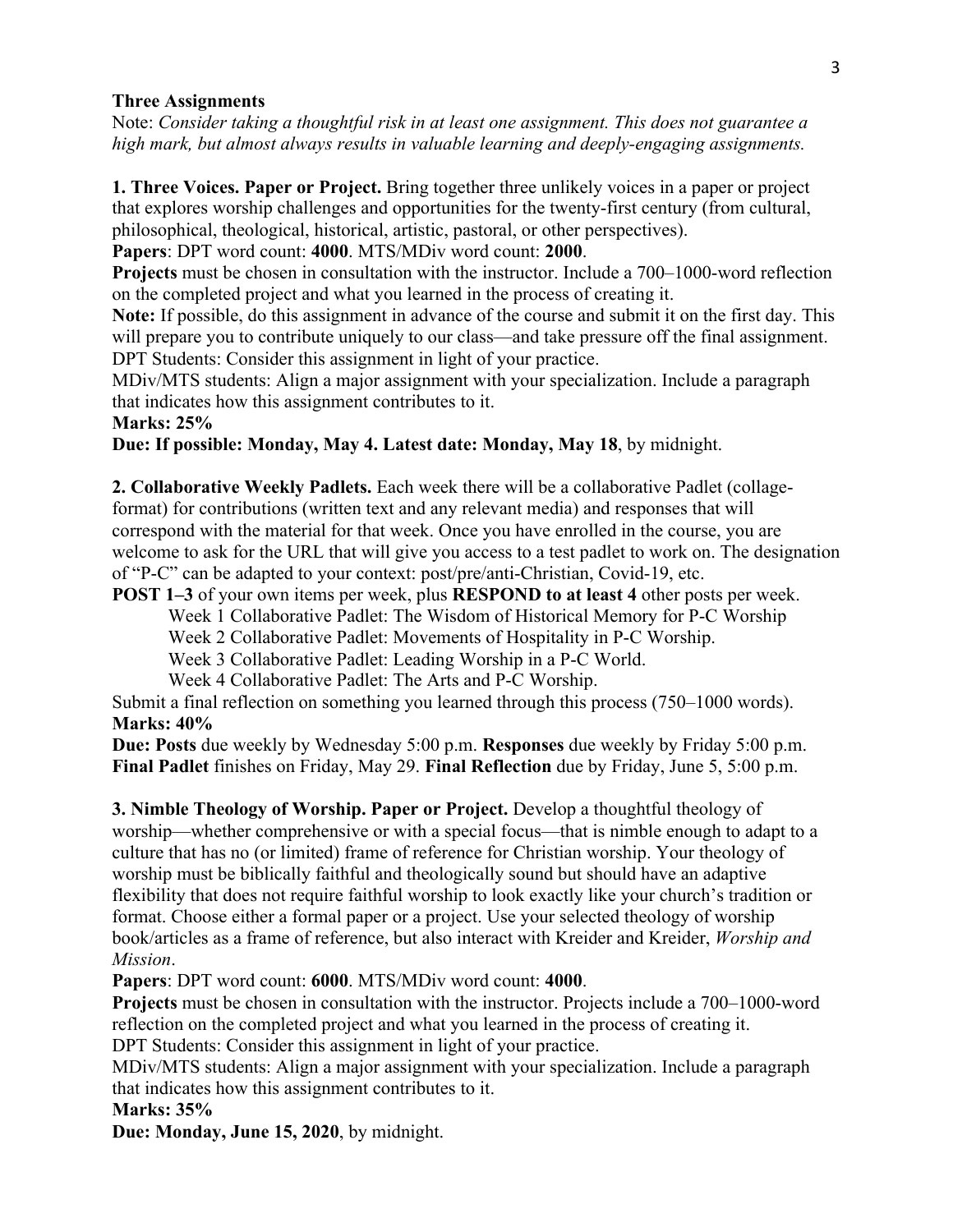**DPT students** should expect to write approximately 10,000–12,000 words per course. Use at least 12–15 academic resources in formal papers (including academic papers from scholarly journals). DPT students are expected to research, write, and discuss at the doctoral level in all their assignments and participation in the course. Note that with a fully online format for this course, you may have to be more creative and diligent at online searches for good material. Academic papers are welcome as bibliographical sources for academic papers. Many of these are available through your McMaster library account. Please see this new resource posted on our MDC website for help on how to do these kinds of searches: https://mcmasterdivinity.ca/wpcontent/uploads/2020/03/Quick-Guide-to-Library-Resources.pdf.

**MDiv/MTS students** should expect to write approximately 6,000–7,000 words per course. Use at least 10–12 academic resources in formal papers (including academic papers from scholarly journals). MDiv/MTS students are expected to research, write, and discuss at the master's level in all their assignments and participation in the course. Note that with a fully online format for this course, you may have to be more creative and diligent at online searches for good material. Academic papers are welcome as bibliographical sources for academic papers. Many of these are available through your McMaster library account. Please see this new resource posted on our MDC website for help on how to do these kinds of searches: https://mcmasterdivinity.ca/wpcontent/uploads/2020/03/Quick-Guide-to-Library-Resources.pdf.

Required Textbooks and Other Works

Kreider, Alan, and Eleanor Kreider. *Worship and Mission after Christendom*. Harrison, VA, and Kitchener, ON: Herald, 2011. Read this book with an open mind to how these authors have envisioned a way forward in the 21st century and how their insights and vision provide an impetus for formulating your own insights and vision for worship for the current and coming era. If possible, read this book prior to the beginning of the course. **Please note** that Bernice Quek at ReadOn books has copies of this book available for sale (\$20.00 CDN plus tax) and will ship them to you free of charge. Contact her at:  $\underline{books@readon.ca}$ . Please support her work for MDC by buying this book through her.

(chapter) Porter, Wendy J. "A Historical Journey of Theological Reflection on Christian Worship." In *Rediscovering Worship: Past, Present, and Future*, edited by Wendy J. Porter, 176–231. Eugene, OR: Pickwick, 2015. The whole of this book is an excellent resource for you for this course, surveying various Old Testament and New Testament perspectives on worship in chapters by Daniel Block, Paul Evans, Mark Boda, Stanley Porter, Cindy Westfall, and Grant Osborne. The concluding chapter, however, is required reading and should be done prior to the first online day. This book can be purchased through Bernice Quek (see above entry). The chapter can be made available on request.

(optional) Stringer, Martin D. *A Sociological History of Christian Worship*. Cambridge, UK: Cambridge University Press, 2005. Explore this insightful journey through the history of Christian worship with a view to how it gives us a framework for insights now.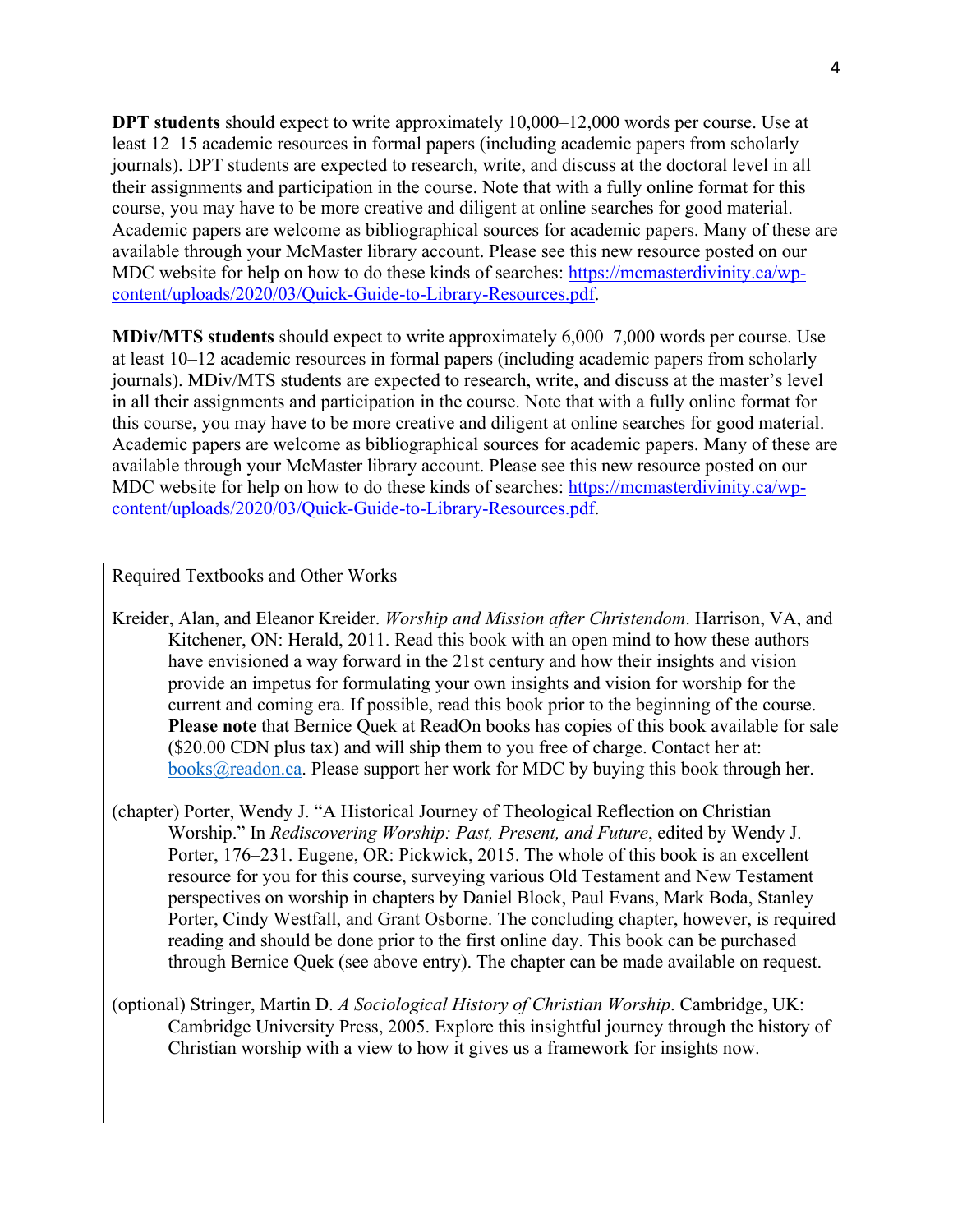(your selection) Theology of Worship Book(s) or Articles – Your Choice

Choose at least one theology of worship book—or significant article—to consult in developing your own theology of worship. You may choose one that represents your church tradition, or one that sits well outside that tradition, or one that highlights specific elements that you wish to explore (e.g. a focus on the arts, or the Lord's supper, or a theology of disability, etc.). Some fairly complete theologies of worship are included in the bibliography below (e.g. Peterson, *Engaging with God*, a biblical theology; Wainwright, *Doxology*, a systematic theology) but there are other choices, so do your own search for those that are relevant for you. Please contact me about your selection(s).

Selected Bibliography

Note: This bibliography includes a wide range of specialist, generalist, and practical resources. Any item here could inspire a productive search for other books and articles that are of interest. *However*, in light of current restrictions on physical library access, remember that all MDC students have access to many academic articles, chapters, and some e-books through your own McMaster library account, so *be creative and diligent* in searching out high-quality electronic sources by topic or author. Many are available for you to download (e.g. the article by Swinton below), but you may have to try several avenues. As noted above, please check out this new resource posted on our MDC website for help on how to do these kinds of searches: https://mcmasterdivinity.ca/wp-content/uploads/2020/03/Quick-Guide-to-Library-Resources.pdf.

- Allen, Holly Catterton, and Christine Lawton Ross. *Intergenerational Christian Formation: Bringing the Whole Church Together in Ministry, Community, and Worship*. Downers Grove, IL: IVP Academic, 2012.
- Anderson, Cameron J. *The Faithful Artist: A Vision for Evangelicalism and the Arts*. Downers Grove, IL: IVP Academic, 2016.
- Barker, Margaret. *Temple Themes in Christian Worship*. London, UK: T. & T. Clark, 2007.
- Beale, G. K. *We Become What We Worship: A Biblical Theology of Idolatry*. Downers Grove, IL: IVP Academic, 2008.
- Begbie, Jeremy S. *A Peculiar Orthodoxy: Reflections on Theology and the Arts*. Grand Rapids, MI: Baker Academic, 2018.
- Begbie, Jeremy S. *Voicing Creation's Praise: Towards a Theology of the Arts*. Edinburgh, Scotland: T. & T. Clark, 1991.
- Best, Harold M. *Unceasing Worship: Biblical Perspectives on Worship and the Arts*. Downers Grove, IL: InterVarsity, 2003.
- Black, Kathy. *Worship across Cultures: A Handbook*. Nashville, TN: Abingdon, 1998.
- Blackwell, Albert L. *The Sacred in Music*. Louisville, KY: Westminster John Knox, 1999.
- Branson, Mark Lau, and Juan F. Martínez. *Churches, Cultures, and Leadership: A Practical Theology of Congregations and Ethnicities*. Downers Grove, IL: IVP Academic, 2011.
- Brown, Sally A., and Patrick D. Miller, eds. *Lament: Reclaiming Practices in Pulpit, Pew, and Public Square*. Louisville, KY: Westminster John Knox, 2005.
- Byars, Ronald P. *What Language Shall I Borrow? The Bible and Christian Worship*. Grand Rapids, MI: Eerdmans, 2008.
- Carroll, Jackson W., and Wade Clark Roof. *Bridging Divided Worlds: Generational Cultures in Congregations*. San Francisco, CA: Jossey-Bass, 2002.
- Castleman, Robbie F. *Story-Shaped Worship: Following Patterns from the Bible and History*. Downers Grove, IL: IVP Academic, 2013.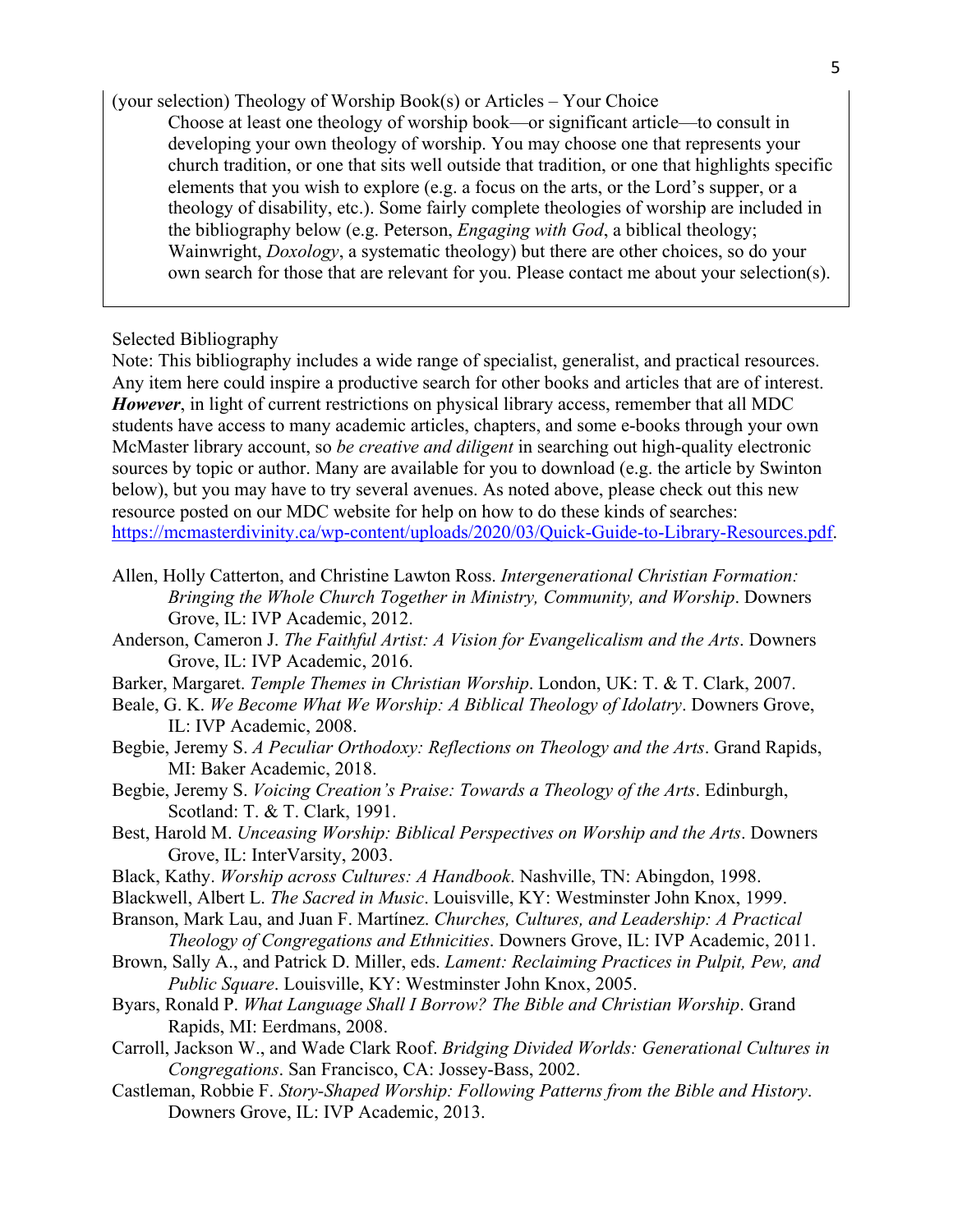- Chandler, Paul-Gordon. *God's Global Mosaic: What We Can Learn from Christians around the World*. Downers Grove, IL: InterVarsity, 1997, 2000.
- Cianca, Jenn. *Sacred Ritual, Profane Space: The Roman House as Early Christian Meeting Place*. Montreal, PQ: McGill-Queen's University Press, 2018.
- Clark, Chap. *Adoptive Church: Creating an Environment Where Emerging Generations Belong*. Grand Rapids, MI: Baker Academic, 2018.
- Cohen, David J., and Michael Parsons, eds. *In Praise of Worship: An Exploration of Text and Practice*. Eugene, OR: Pickwick, 2010.
- Dawn, Marva J. *A Royal "Waste" of Time: The Splendor of Worshiping God and Being Church for the World*. Grand Rapids, MI: Eerdmans, 1999.
- Dawn, Marva J. *Keeping the Sabbath Wholly: Ceasing, Resting, Embracing, Feasting*. Grand Rapids, MI: Eerdmans, 1989.
- Day, Juliette, and Benjamin Gordon-Taylor, eds. *The Study of Liturgy and Worship*. Collegeville, MN: Pueblo, 2013.
- Farhadian, Charles E. (ed.). *Christian Worship Worldwide: Expanding Horizons, Deepening Practices*. Grand Rapids, MI: Eerdmans, 2007.
- Frame, John M. *Worship in Spirit and Truth: A Refreshing Study of the Principles and Practice of Biblical Worship*. Phillipsburg, NJ: P. & R., 1996.
- Hawn, C. Michael. *Gather into One: Praying and Singing Globally*. Grand Rapids, MI: Eerdmans, 2003.
- Heaney, Maeve Louise. *Music as Theology: What Music Says about the Word*. Princeton Theological Monograph Series. Eugene, OR: Pickwick, 2012.
- Hicks, Zac. *The Worship Pastor: A Call to Ministry for Worship Leaders and Teams*. Grand Rapids, MI: Zondervan, 2016.
- Inge, John. *A Christian Theology of Place*. London, UK: Routledge, 2003.
- Kinnaman, David. *UnChristian: What a New Generation Really Thinks about Christianity*. Grand Rapids, MI: Baker, 2007.
- Krabill, James R., ed. *Worship and Mission for the Church: An Ethnodoxology Handbook*. Littleton, CO: William Carey Library, 2013. (See accompanying manual under Schrag, *Creating Local Arts Together*.)
- Lathrop, Gordon W., and Timothy J. Wengert. *Christian Assembly: Marks of the Church in a Pluralistic Age*. Minneapolis, MN: Fortress, 2004.
- Long, Kimberly Bracken. *The Worshiping Body: The Art of Leading Worship*. Louisville, KY: Westminster John Knox, 2009.
- Long, Thomas G. *Beyond the Worship Wars: Building Vital and Faithful Worship*. Durhan, NC: Alban Institute, 2001.
- Myers, Jacob D. *Curating Church: Strategies for Innovative Worship*. Nashville, TN: Abingdon, 2018.
- Okholm, Dennis. *Learning Theology through the Church's Worship: An Introduction to Christian Belief*. Grand Rapids, MI: Baker Academic, 2018.
- Peterson, David. *Engaging with God: A Biblical Theology of Worship*. Grand Rapids, MI: Eerdmans, 1992.
- Porter, W. J., ed. *Rediscovering Worship: Past, Present, and Future*. McMaster New Testament Studies. Eugene, OR: Pickwick, 2015.
- Rice, Jesse. *The Church of Facebook: How the Hyperconnected Are Redefining Community*. Colorado Springs, CO: David C. Cook, 2009.
- Rordorff, Willy*. Sunday: The History of the Day of Rest and Worship in the Earliest Centuries of the Christian Church*. London, UK: SCM, 1968.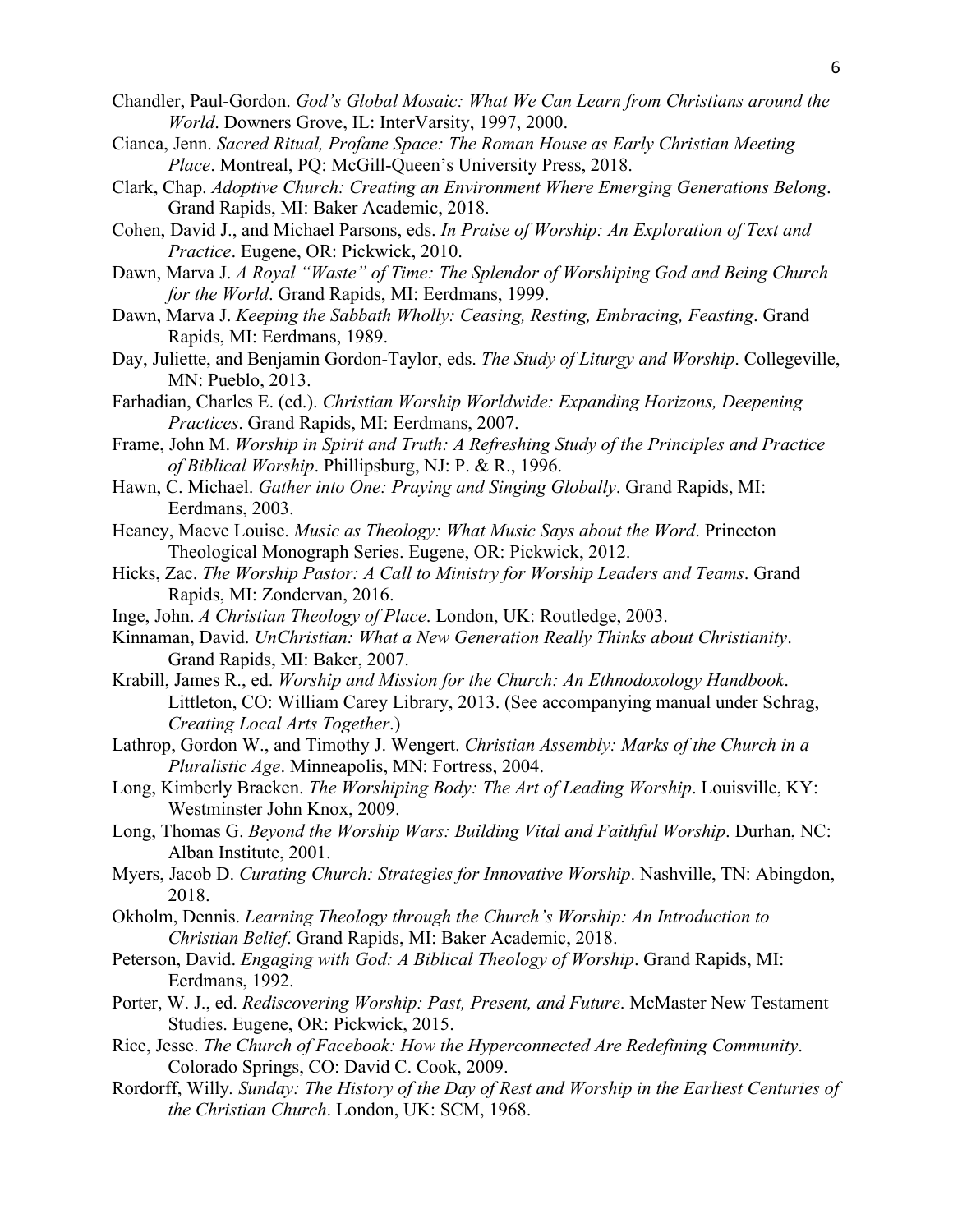- Ross, Allen P. *Recalling the Hope of Glory: Biblical Worship from the Garden to the New Creation*. Grand Rapids, MI: Kregel, 2006.
- Saliers, Don E. *Worship as Theology: Foretaste of Glory Divine*. Nashville, TN: Abingdon, 1994.
- Sayers, Dorothy L. *Christian Letters to a Post-Christian World: A Selection of Essays*. Grand Rapids, MI: Eerdmans, 1969.
- Schrag, Brian. *Creating Local Arts Together: A Manual to Help Communities Reach their Kingdom Goals*. James R. Krabill, ed. Littleton, CO: William Carey Library, 2013. (See the main handbook under Krabill, ed., *Worship and Mission for the Church*.)
- Smith, James K. A. *Desiring the Kingdom: Worship, Worldview, and Cultural Formation.*  Cultivating Liturgies, 1. Grand Rapids, MI: Baker, 2009.
- Smith, James K. A. *Imagining the Kingdom: How Worship Works*. Cultural Liturgies, 2. Grand Rapids, MI: Baker, 2013.
- Spinks, Bryan D. *The Worship Mall: Contemporary Responses to Contemporary Culture*. Alcuin Club Collections, 85. London, UK: SPCK, 2010.
- Sundberg, Walter. *Worship as Repentance: Lutheran Liturgical Traditions and Catholic Consensus*. Grand Rapids, MI: Eerdmans, 2012.
- Swinton, John. "From Inclusion to Belonging: A Practical Theology of Community, Disability, and Humanness." *Journal of Religion, Disability, and Health* 16.2 (2012) 172–90. http://dx.doi.org/10.1080/15228967.2012.676243.
- Swoboda, A. J. *Subversive Sabbath: The Surprising Power of Rest in a Nonstop World.* Grand Rapids, MI: Brazos, 2018.
- Tickle, Phyllis. *The Great Emergence: How Christianity Is Changing and Why*. Grand Rapids, MI: Baker Books, 2008.
- Voke, Christopher J. *Creation at Worship: Ecology, Creation, and Christian Worship*. Milton Keynes, UK: Paternoster, 2009.
- von Allmen, J.-J. *Worship: Its Theology and Practice*. London, UK: Lutterworth, 1965.
- Wainwright, Geoffrey, and Karen B. Westerfield Tucker, eds. *The Oxford History of Christian Worship*. Oxford, UK: Oxford University Press, 2006.
- Wainwright, Geoffrey. *Doxology: The Praise of God in Worship, Doctrine, and Life: A Systematic Theology*. London, UK: Epworth; New York, NY: Oxford University Press, 1980.
- Werner, Eric. *The Sacred Bridge: The Interdependence of Liturgy and Music in Synagogue and Church during the First Millennium*. New York, NY: Da Capo, 1979.
- White, James Emery. *Meet Generation Z: Understanding and Reaching the New Post-Christian World*. Grand Rapids, MI: Baker Academic, 2017.
- White, James Emery. *The Rise of the Nones: Understanding and Reaching the Religiously Unaffiliated*. Grand Rapids, MI: Baker Academic, 2014.
- Willimon, William F. *Worship as Pastoral Care*. Nashville, TN: Abingdon, 1979.